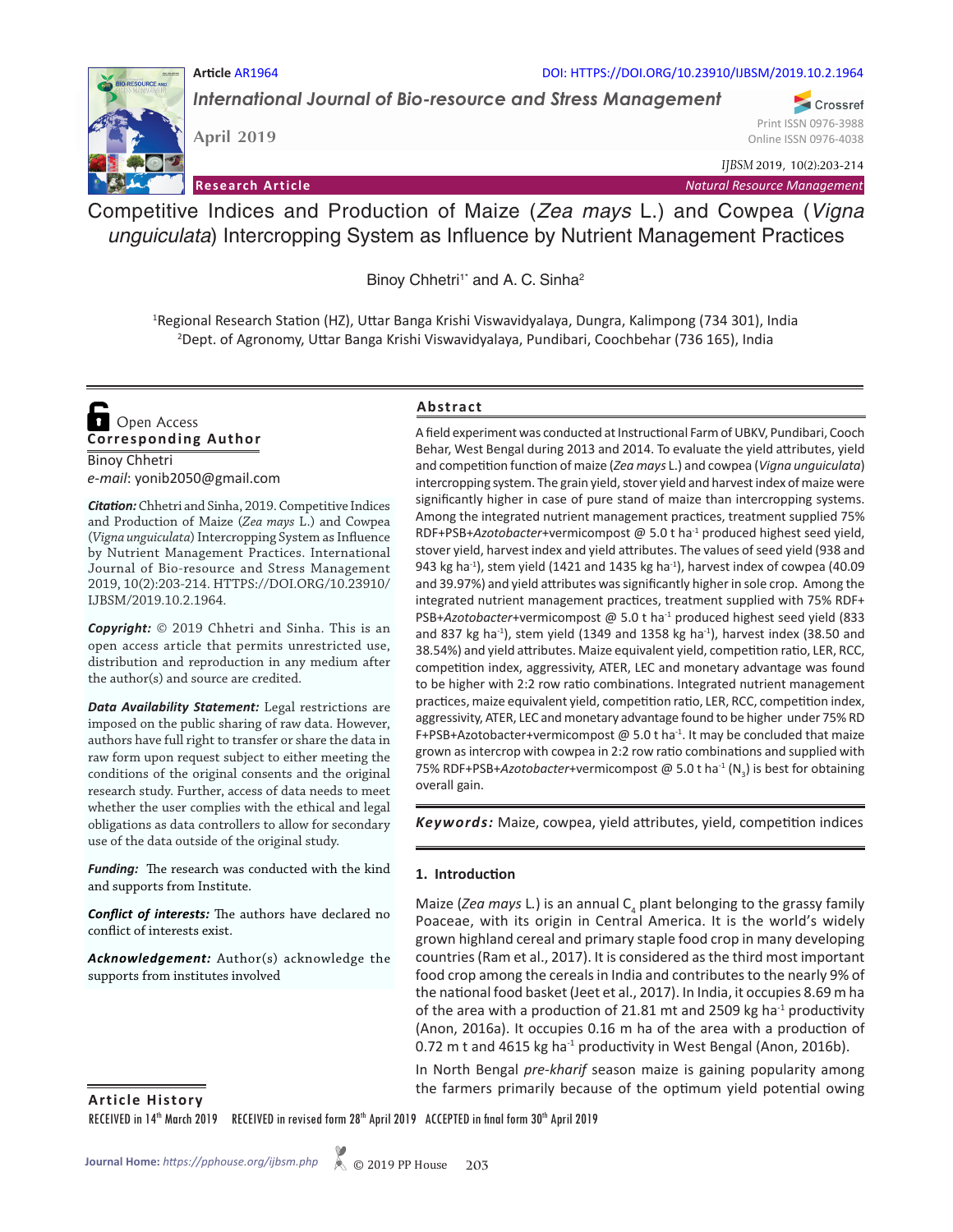to residual supply of nutrients from previous crops. The declining of soil fertility due to inadequate supply of nutrients and continuous growing of cereals-based cropping system at this region is the major constraint for low grain yield of cereals crop (Dadarwal et al., 2009). However, the adoption of nutrient management practices will reduce the production cost, thereby increasing the economic returns to the farmers and also increases the supply and availability of soil nutrients to the crop as well as increasing the activity of beneficial soil micro organism due to availability of more organic matter content (Mahapatra et al., 2018).

There is some evidence of decline in the productivity of *pre- kharif* maize even with the application of recommended dose of fertilizer as well as organic manure. To overcome of this problem, introduction of grain legume in cerealbased cropping system aims at increased productivity and profitability to achieve food and nutritional security and sustainability (Swaminathan, 1998). Consequently continuously growing of a same crop over years in the same cultivated area leads to ill health of the soil increases various pest and diseases (Vandermeer, 1989) and decline in productivity that can overcome by following alternate methods such as intercropping or sequential cropping (Lithourgidis et al., 2011).

Intercropping is the growing of two or more crops species on the same piece of land could mitigate the risk of crop failure (Willy, 1990).Various intercropping patterns of legumes and non-legumes have been a central feature of many agricultural systems in tropics and subtropics (CIAT, 1986). Sometimes, due to uneven distribution of rainfall decline the production of main crop and added grain legume as an intercropping system provides food for the farm household (Rusinamhodzi et al., 2012). Intercropping cropping plays an important role in agriculture because of the effective utilization of resource, significantly enhancing crop productivity compare with that monoculture (Li et al., 1999) and intercropping is widely accepted as a sustainable practice due to its yield advantage, high utilization efficiency of light, water and pest and diseases suppression (Zhu et al., 2000). Thus, better management of nutrients is especially important for increasing crop production of maize-cowpea intercropping system in terai region of West Bengal. Considering the above mentioned reason, this study was carried to find out the effects of maize-cowpea intercropping system as influenced by nutrient management practices on yield attributes, yield and competitive function.

### **2. Materials and Methods**

A field experiment was conducted during *pre-kharif* seasons (February to May) of 2013 and 2014 at the Instructional Farm, UBKV, Pundibari, Coochbehar, (26°19'86" N and 89°23'53" E, 43 m above mean sea-level), West Bengal, India. The climatic condition of *tarai* zone is sub-tropical, with eminent characteristics of rainfall, high humidity and prolonged winter. Physico-chemical properties of soil were as follows–sand

(64.19%), silt (20.47%), clay (15.34%) measured by International Pipette method (Piper, 1950), bulk density (1.42 g cc<sup>1</sup>) measured by core sample method (Piper, 1950), field capacity (36.59%) field sample method (Piper, 1950), soil pH (5.11) measured by Potentiometric method (Jackson, 1967), Organic carbon (0.85%) measured by Tritrimetric determination (Walkley and Black, 1934), total nitrogen (211.5 kg ha-1) measured by Modified Kjeldahl method (Jackson, 1967), available phosphorous (18.24 kg ha $^{-1}$ ) measured by Bray's method (Jackson, 1967) and available potassium (112.93 kg ha<sup>-1</sup>) measured by Flame Photometer method (Jackson, 1967). The experiment was laid out in a split–plot design with three replications. Four levels of cropping system  $C_1$ -Sole maize,  $C_2$ -Sole cowpea,  $C_3$ -Maize+cowpea (2:2) and  $C_4$ -Maize+cowpea (2:4) were assigned to main plots and four levels of integrated nutrient management  $N_i$ : 100% RDF 80:40:40 kg ha<sup>-1</sup> of N:P<sub>2</sub>O<sub>5</sub>:K<sub>2</sub>O N<sub>2</sub>: 100% RDF+Phosphate solubilising bacteria (PSB)+Azotobacter N<sub>3</sub>:75% RDF+PSB+ Azotobacter+vermicompost (VC)  $\omega$  5.0 t ha<sup>-1</sup> and N<sub>4</sub>: 50% RDF+PSB+*Azotobecter*+50% vermicompost @ 2.5 t ha-1 for sub plot. The results were analyzed taking consideration of post harvest parameters such as number of cobs plant<sup>-1</sup>, number of grain cob<sup>-1</sup>, hundred seed weight (g) (100 seed weight), cob length (cm), cob girth (cm), seed yield (kg ha<sup>-1</sup>), stover yield (kg ha<sup>-1</sup>), harvest index (%) and number of pods plant<sup>-1</sup>, number of seeds pod<sup>-1</sup>, 1000 seed weight, seed yield (kg ha<sup>-1</sup>), stem yield (kg ha<sup>-1</sup>) and harvest index (%) for cowpea. Competition function such asaggressivity (Mc gilchrist, 1965), competition index (Donald, 1963), relative crowding co-efficient (RCC) (De Wit, 1960 and examined in details by Hall, 1974), LER (Willy and Osiru, 1972), competitive ratio (Willey and Rao, 1980), ATER (Heibsch, 1980), Land equivalent co-efficient (Adetiloye and Ezedinma, 1983) and monetary advantage (Willy, 1979), maize equivalent yield and combined yield. The data obtained from two years (2013 and 2014) studies were analyzed statistically following split- plot design as per the procedure given by Gomez and Gomez (1984).

### **3. Results and Discussion**

## *3.1. Effect of cropping system and nutrient management on yield attributes of maize*

Irrespective of cropping system and nutrient management practices on cob length, cob girth, number of cob plant<sup>-1</sup>, 100-grain weight, number of rows cob<sup>-1</sup>, number of grains  $\cosh^4$ and grain weight  $\cosh^4$  as more in first year than in second year due to more vigorous growth of the crop in second year which was reflected on yield attributes of maize. The presented Table 1 and 2 revealed that the sole crop of maize significantly produced highest yield attributes such as cob length, cob girth, number of cob plant<sup>-1</sup>, 100-grain weight, number of rows cob- $1$ , number of grains cob $1$  and grain weight cob $1$ . Among the cropping system (maize+cowpea) the highest yield attributing was recorded under 2:2 row ratio combination followed by 2:4 row ratio combination (Table 1 and 2). The number of cobs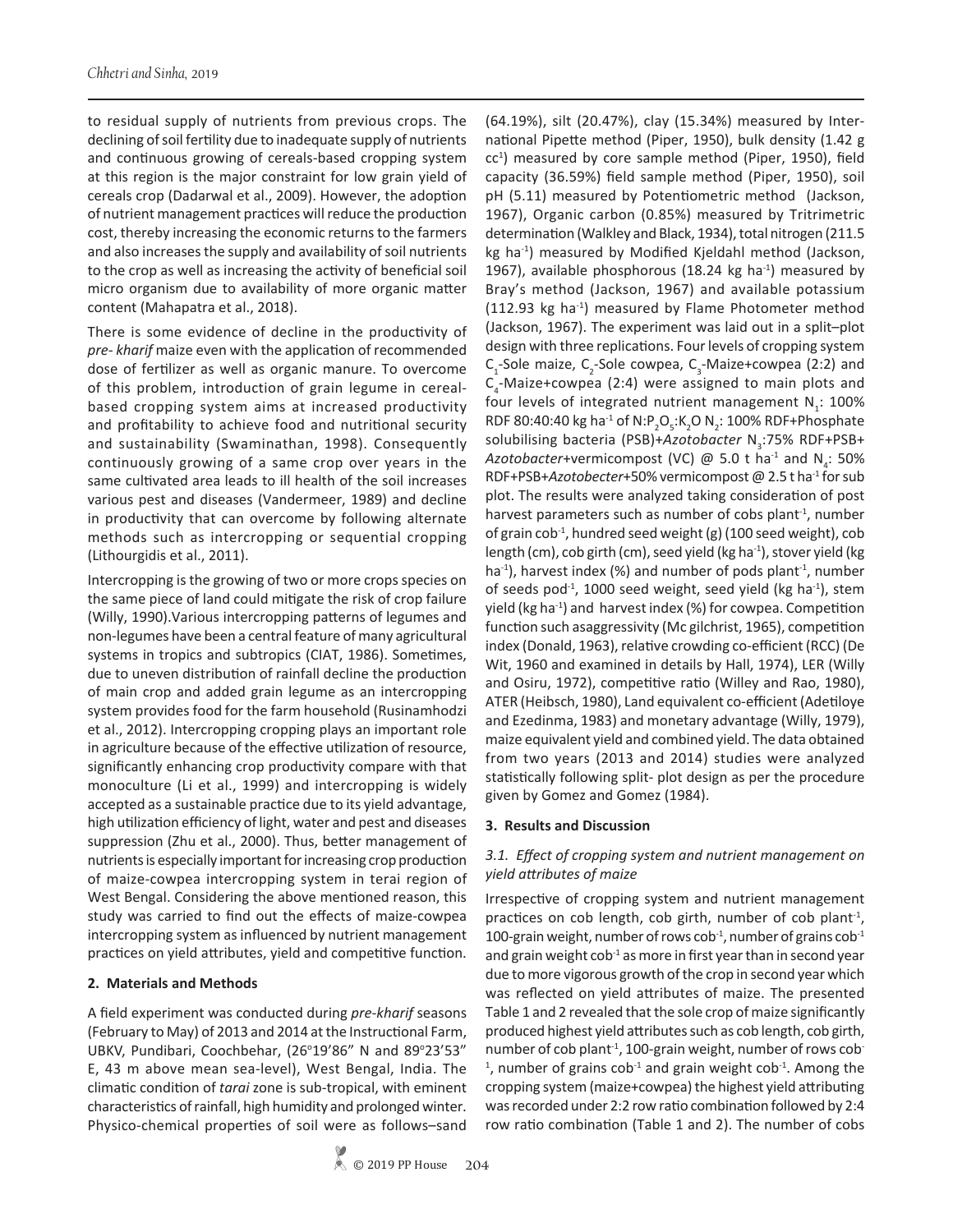plant<sup>-1</sup> and number of grains  $\cosh^4$  were influenced significantly when maize was intercropped with cowpea and there was an increasing trend with respect to sole maize due to the development of both temporal and spatial complimentarily as a result of which there was no competition for nitrogen and there was a possibility of current transfer of fixed nitrogen to the cereal crop like maize. The highest number of cob plant-1 were recorded when maize grown as sole crop but when maize grown as intercrop highest number of cob plant-1 were recorded under 2:2 row ratio combination followed by 2:4 row ratio combination (Table 1 and 2). The increment of yield in sole maize is only due to less competition for sunlight, space,

water and nutrients (Yilmaz et al., 2008). The number of cob plant<sup>-1</sup> and number of grains cob<sup>-1</sup> of maize significantly higher in intercropping maize+blackgram than sole maize, grown both normal row planting and paired row planting (Shivay et al., 2002). Hundred grain weight of maize was significantly influenced due to the practice of its intercropping with others but there was an increasing trend when legumes were intercropped with maize. The legumes when intercropped with maize improve and increased the yield attributes of maize such as cob length, cob girth, number and grain weight,  $cobs$  plant<sup>-1</sup> and 100 grain weight (Sinha, 2017). The yield attributes viz. length and girth of cob, number and weight of

|                         | Table 1: Effect of cropping system and integrated nutrient management on yield attributes of maize |           |                 |           |                      |                |           |           |               |           |           |             |                       |
|-------------------------|----------------------------------------------------------------------------------------------------|-----------|-----------------|-----------|----------------------|----------------|-----------|-----------|---------------|-----------|-----------|-------------|-----------------------|
| Treatments              |                                                                                                    |           | Cob length (cm) |           |                      | Cob girth (cm) |           |           | Cob plant $1$ |           |           |             | 100- grain weight (g) |
|                         | Cropping system (C)                                                                                | YI        | YII             | Pooled    | YI                   | YII            | Pooled    | YI        | YII           | Pooled    | YI        | YII         | Pooled                |
| $\mathsf{C}_\mathsf{1}$ |                                                                                                    | 15.45     | 16.18           | 15.54     | 14.36                | 15.38          | 14.84     | 1.47      | 1.56          | 1.53      | 32.70     | 33.74       | 33.02                 |
| $\mathsf{C}_{_3}$       |                                                                                                    | 14.25     | 15.36           | 15.05     | 13.31                | 14.27          | 13.81     | 1.41      | 1.48          | 1.49      | 30.96     | 31.96       | 31.56                 |
| $C_{4}$                 |                                                                                                    | 13.50     | 14.31           | 13.84     | 12.49                | 14.01          | 13.10     | 1.35      | 1.42          | 1.38      | 29.49     | 30.48       | 29.80                 |
| SEm±                    |                                                                                                    | 0.35      | 0.72            | 0.45      | 0.26                 | 0.94           | 0.59      | 0.06      | 0.14          | 0.07      | 0.58      | 0.72        | 0.53                  |
|                         | CD $(p=0.05)$                                                                                      | 1.38      | 2.15            | 1.58      | 1.02                 | 2.92           | 1.72      | <b>NS</b> | 0.48          | 0.21      | 2.29      | 2.16        | 2.06                  |
|                         | Nutrient management (N)                                                                            |           |                 |           |                      |                |           |           |               |           |           |             |                       |
| $N_1$                   |                                                                                                    | 14.11     | 14.84           | 14.07     | 12.94                | 14.14          | 14.37     | 1.38      | 1.44          | 1.39      | 30.19     | 31.42       | 30.37                 |
| $N_{2}$                 |                                                                                                    | 14.71     | 15.69           | 15.05     | 13.83                | 14.93          | 13.34     | 1.43      | 1.50          | 1.47      | 31.61     | 32.77       | 32.39                 |
| $N_3$                   |                                                                                                    | 15.33     | 16.57           | 15.83     | 14.29                | 15.71          | 15.86     | 1.50      | 1.60          | 1.58      | 33.97     | 34.65       | 34.14                 |
| $N_4$                   |                                                                                                    | 13.45     | 14.03           | 14.30     | 12.49                | 13.43          | 12.08     | 1.32      | 1.40          | 1.40      | 28.42     | 29.40       | 28.93                 |
| SEm±                    |                                                                                                    | 0.93      | 0.53            | 0.46      | 0.82                 | 0.61           | 0.09      | 0.11      | 0.09          | 0.03      | 1.00      | 0.90        | 0.50                  |
|                         | CD $(p=0.05)$                                                                                      | <b>NS</b> | 1.60            | 1.38      | $\mathsf{NS}\xspace$ | 2.15           | 0.34      | <b>NS</b> | 0.25          | 0.10      | <b>NS</b> | <b>NS</b>   | <b>NS</b>             |
| Interaction             |                                                                                                    |           |                 |           |                      |                |           |           |               |           |           |             |                       |
| $C_1N_1$                |                                                                                                    | 15.25     | 15.49           | 14.71     | 13.88                | 14.79          | 14.78     | 1.43      | 1.53          | 1.52      | 31.20     | 32.69       | 31.67                 |
| $C_1N_2$                |                                                                                                    | 15.83     | 16.80           | 15.15     | 14.78                | 15.95          | 14.74     | 1.50      | 1.57          | 1.50      | 33.43     | 34.59       | 34.41                 |
| $C_1N_3$                |                                                                                                    | 16.41     | 17.59           | 17.34     | 15.40                | 16.68          | 16.10     | 1.57      | 1.67          | 1.67      |           | 36.21 37.06 | 35.87                 |
| $C_1N_4$                |                                                                                                    | 14.32     | 14.86           | 14.96     | 13.38                | 14.10          | 13.99     | 1.37      | 1.47          | 1.43      | 29.96     | 30.61       | 30.45                 |
| $C_3N_1$                |                                                                                                    | 13.96     | 14.86           | 14.38     | 12.91                | 13.74          | 13.34     | 1.37      | 1.43          | 1.42      | 30.53     | 31.64       | 31.14                 |
| $C_3N_2$                |                                                                                                    | 14.36     | 15.62           | 15.76     | 13.79                | 14.67          | 14.17     | 1.43      | 1.50          | 1.47      |           | 31.12 32.37 | 31.77                 |
| $C_3N_3$                |                                                                                                    | 15.18     | 16.68           | 15.63     | 14.17                | 15.48          | 15.45     | 1.50      | 1.60          | 1.62      | 33.79     | 34.18       | 34.21                 |
| $C_3N_4$                |                                                                                                    | 13.48     | 14.27           | 14.43     | 12.40                | 13.18          | 12.23     | 1.33      | 1.40          | 1.44      | 28.40     | 29.66       | 29.21                 |
| $C_4N_1$                |                                                                                                    | 13.12     | 14.16           | 13.11     | 12.03                | 13.88          | 13.58     | 1.33      | 1.37          | 1.25      | 28.85     | 29.92       | 28.90                 |
| $C_4N_2$                |                                                                                                    | 13.93     | 14.67           | 14.24     | 12.93                | 14.17          | 12.84     | 1.37      | 1.43          | 1.45      | 30.28     | 31.35       | 30.88                 |
| $C_4N_3$                |                                                                                                    | 14.39     | 15.44           | 14.51     | 13.31                | 14.96          | 14.75     | 1.43      | 1.53          | 1.46      |           | 31.92 32.71 | 32.32                 |
| $C_4N_4$                |                                                                                                    | 12.57     | 12.97           | 13.50     | 11.70                | 13.02          | 11.83     | 1.27      | 1.33          | 1.34      | 26.92     | 27.95       | 27.48                 |
| CxN                     | SEm±                                                                                               | 0.71      | 1.07            | 0.23      | 0.52                 | 0.64           | 0.17      | 0.11      | 0.09          | 0.05      | 1.17      | 1.44        | 1.49                  |
|                         | CD $(p=0.05)$                                                                                      | <b>NS</b> | <b>NS</b>       | <b>NS</b> | <b>NS</b>            | <b>NS</b>      | <b>NS</b> | <b>NS</b> | <b>NS</b>     | <b>NS</b> | <b>NS</b> | <b>NS</b>   | $\mathsf{NS}\xspace$  |
| $N\times C$             | SEm±                                                                                               | 1.43      | 1.21            | 0.69      | 1.26                 | 1.45           | 0.87      | 0.17      | 0.17          | 0.10      | 1.61      | 1.53        | 0.91                  |
|                         | CD ( $p=0.05$ )                                                                                    | <b>NS</b> | <b>NS</b>       | <b>NS</b> | <b>NS</b>            | <b>NS</b>      | <b>NS</b> | <b>NS</b> | <b>NS</b>     | <b>NS</b> | <b>NS</b> | <b>NS</b>   | <b>NS</b>             |

Table 1: Continue...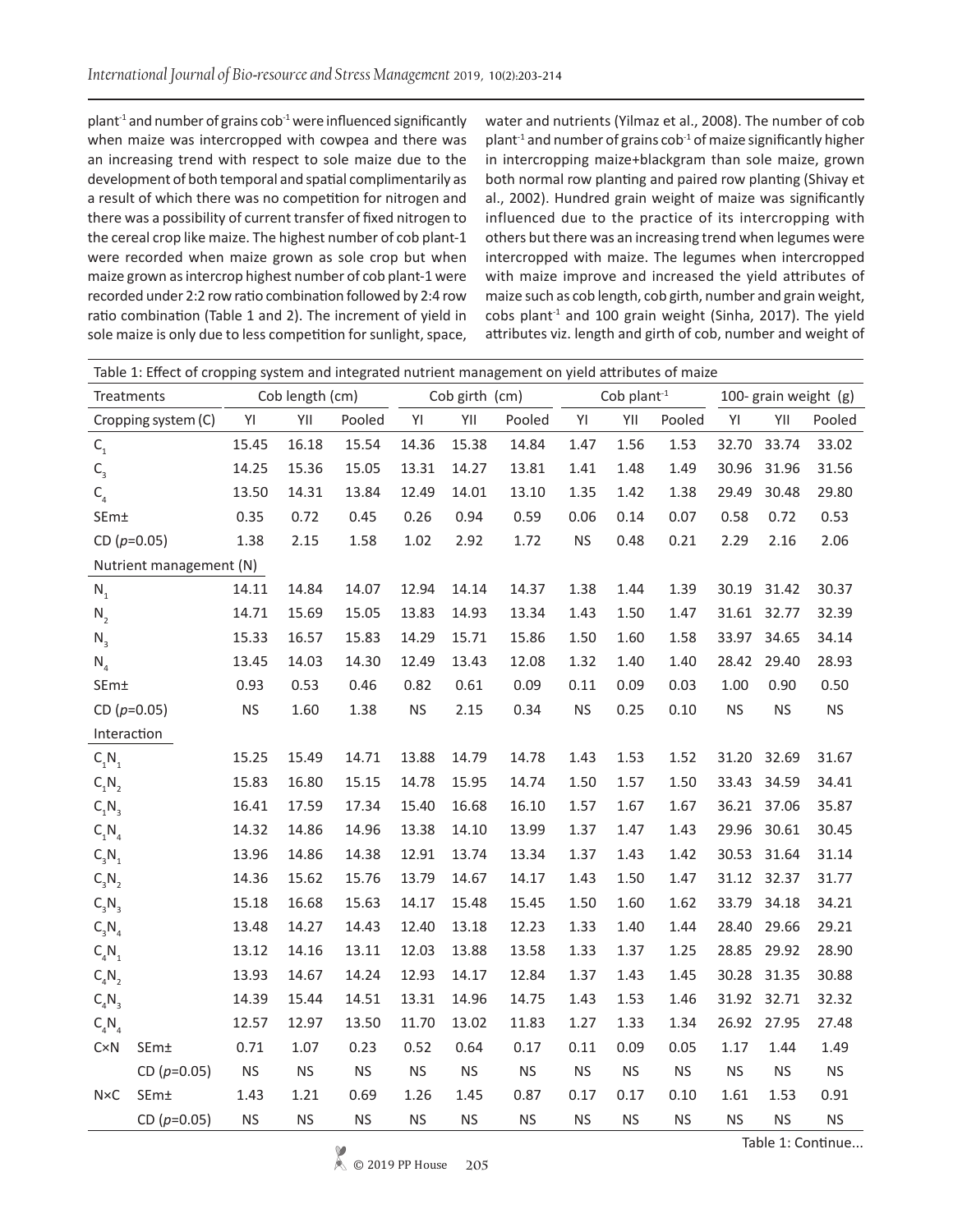| Treatments              |                         |                      | Rows cob <sup>-1</sup> |           |           | Grain cob-1 |                      |
|-------------------------|-------------------------|----------------------|------------------------|-----------|-----------|-------------|----------------------|
|                         | Cropping system (C)     | YI                   | YII                    | Pooled    | YI        | YII         | Pooled               |
| $\mathsf{C}_\mathsf{1}$ |                         | 14.20                | 15.23                  | 14.72     | 292.38    | 296.16      | 294.27               |
| $\mathsf{C}_{_3}$       |                         | 13.19                | 14.56                  | 13.88     | 276.97    | 281.66      | 279.31               |
| $C_{4}$                 |                         | 12.25                | 13.58                  | 12.92     | 242.77    | 248.23      | 245.50               |
| SEm±                    |                         | 0.75                 | 0.89                   | 0.64      | 4.50      | 5.34        | 3.43                 |
| CD $(p=0.05)$           |                         | <b>NS</b>            | 2.66                   | 1.95      | 17.60     | 20.88       | 13.39                |
|                         | Nutrient management (N) |                      |                        |           |           |             |                      |
| $\mathsf{N}_\mathsf{1}$ |                         | 12.93                | 13.91                  | 13.42     | 266.57    | 270.18      | 268.37               |
| $N_{2}$                 |                         | 13.53                | 14.88                  | 14.20     | 273.86    | 279.37      | 276.62               |
| $N_3$                   |                         | 14.46                | 15.80                  | 15.13     | 286.01    | 291.47      | 288.74               |
| $N_4$                   |                         | 11.93                | 13.24                  | 12.59     | 256.39    | 260.38      | 258.38               |
| SEm±                    |                         | 0.80                 | 0.26                   | 0.41      | 2.93      | 6.74        | 3.70                 |
| CD $(p=0.05)$           |                         | $\mathsf{NS}\xspace$ | $1.01\,$               | 1.23      | 8.70      | 20.05       | 11.01                |
| Interaction             |                         |                      |                        |           |           |             |                      |
| $C_1N_1$                |                         | 13.75                | 14.35                  | 14.05     | 284.78    | 288.53      | 286.66               |
| $C_1N_2$                |                         | 14.55                | 15.84                  | 15.19     | 296.29    | 300.93      | 298.61               |
| $C_1N_3$                |                         | 15.60                | 16.87                  | 16.23     | 309.66    | 312.67      | 311.17               |
| $C_1N_4$                |                         | 12.91                | 13.85                  | 13.38     | 278.78    | 282.53      | 280.65               |
| $C_3N_1$                |                         | 13.16                | 14.08                  | 13.62     | 275.06    | 278.35      | 276.70               |
| $C_3N_2$                |                         | 13.69                | 14.84                  | 14.27     | 279.60    | 283.72      | 281.66               |
| $C_3N_3$                |                         | 14.10                | 15.76                  | 14.93     | 291.32    | 298.65      | 294.99               |
| $C_3N_4$                |                         | 11.81                | 13.56                  | 12.69     | 261.91    | 265.90      | 263.90               |
| $C_4N_1$                |                         | 11.89                | 13.28                  | 12.59     | 239.86    | 243.65      | 241.75               |
| $C_4N_2$                |                         | 12.35                | 13.95                  | 13.15     | 245.70    | 253.46      | 249.58               |
| $C_4N_3$                |                         | 13.68                | 14.77                  | 14.22     | 257.05    | 263.08      | 260.06               |
| $C_4N_4$                |                         | 11.08                | 12.33                  | 11.71     | 228.49    | 232.73      | 230.61               |
| CxN                     | SEm±                    | 1.49                 | 0.51                   | 0.81      | 9.02      | 10.69       | 6.86                 |
|                         | CD $(p=0.05)$           | $\mathsf{NS}\xspace$ | $\mathsf{NS}\xspace$   | <b>NS</b> | <b>NS</b> | <b>NS</b>   | <b>NS</b>            |
| $N\times C$             | SEm±                    | 1.41                 | 1.37                   | 1.05      | 6.29      | 11.45       | 6.53                 |
|                         | CD $(p=0.05)$           | $\mathsf{NS}\xspace$ | $\mathsf{NS}\xspace$   | <b>NS</b> | <b>NS</b> | <b>NS</b>   | $\mathsf{NS}\xspace$ |

YI: 2014; YII: 2015; C<sub>1</sub>: Sole maize; C<sub>3</sub>: Maize+cowpea (2:2); C<sub>4</sub>: Maize+cowpea (2:4); N<sub>1</sub>: 100% RDF 80:40:40 kg ha<sup>-1</sup> of N: P<sub>2</sub>O<sub>5</sub>: K<sub>2</sub>O; N<sub>2</sub>: 100% RDF+Phosphate solubilising bacteria (PSB)+*Azotobacter* N<sub>3</sub>: 75% RDF+PSB+*Azotobacter*+vermicompos t (VC) @ 5.0 t ha<sup>-1</sup>; N<sub>4</sub>: 50% RDF+PSB+*Azotobecter*+50% vermicompost @ 2.5 t ha<sup>-1</sup>

grains  $\cosh^4$ ,  $\cosh$  plant<sup>-1</sup>, number of rows  $\cosh^4$  and 100 grain weight were also increased by intercropping legumes (Table 1 and 2). The influence of integrated nutrient management on yield attributing characters such as number of rows cob-<sup>1</sup>, 100-seed weight, number of seeds cob<sup>-1</sup>, length and cob girth, grain weight  $\cosh^4$  and number of cob plant<sup>-1</sup> (Table 1 and 2) was recorded highest under treatment receiving 75% RDF in combination with PSB+*Azotobacter*+vermicompost @ 5.0 t ha<sup>-1</sup> (N<sub>3</sub>) when maize was grown as sole crop but when maize grown as intercrop highest number of cob plant $1$  were recorded under 2:2 row ratio combination followed by 2:4

row ratio combination. It might have been owing to better utilization of resources, availability and absorption of nutrient by crop. This results also conformity with the findings of Rana et al., 2001; Kumar et al., 2017.

#### *3.2. Yield components of associated intercrops*

Yield attributes such as number of pods plant $-1$ , number of seeds pod $^{-1}$  and 1000-seed weight was significantly reduced due to intercropping system (Table 3). The highest number of pods plant<sup>-1</sup> (27.87 and 30.76), number of seeds pod<sup>-1</sup> (21.12 and 23.11) and 1000-seed weight (130.72 and 133.15) was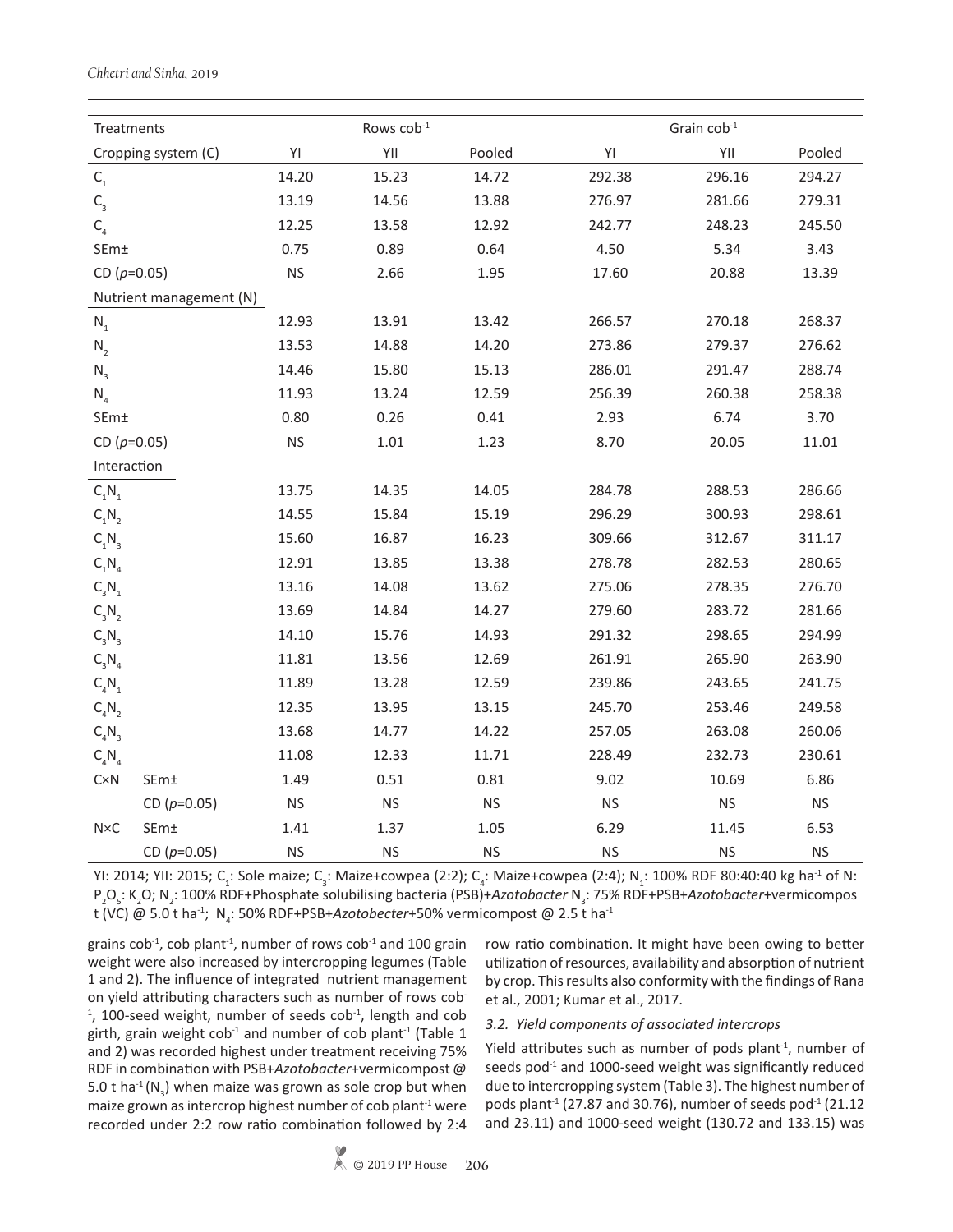| Table 2: Effect of cropping system and integrated nutrient management on yield attributes and yield of maize |                         |           |                    |           |           |                                    |           |           |           |                                     |           |                   |           |
|--------------------------------------------------------------------------------------------------------------|-------------------------|-----------|--------------------|-----------|-----------|------------------------------------|-----------|-----------|-----------|-------------------------------------|-----------|-------------------|-----------|
| Treatments                                                                                                   |                         |           | Grain weight cob-1 |           |           | Grain yield (kg ha <sup>-1</sup> ) |           |           |           | Stover yield (kg ha <sup>-1</sup> ) |           | Harvest index (%) |           |
|                                                                                                              | Cropping system (C)     | YI        | YII                | Pooled    | YI        | YII                                | Pooled    | YI        | YII       | Pooled                              | YI        | YII               | Pooled    |
| $\mathsf{C}_\mathsf{1}$                                                                                      |                         | 75.11     | 78.04              | 76.64     | 3771      | 4054                               | 3913      | 6437      | 6693      | 6565                                | 36.96     | 37.65             | 37.31     |
| $\mathsf{C}_\mathsf{3}$                                                                                      |                         | 71.49     | 74.44              | 73.24     | 3119      | 3378                               | 3249      | 5600      | 5812      | 5707                                | 35.68     | 36.71             | 36.19     |
| $C_{4}$                                                                                                      |                         | 68.97     | 71.59              | 70.07     | 2631      | 2890                               | 2761      | 5088      | 5270      | 5179                                | 33.97     | 35.32             | 34.65     |
| SEm±                                                                                                         |                         | 1.74      | 1.73               | 0.79      | 1.19      | 1.33                               | 0.66      | 1.15      | 1.09      | 1.15                                | 0.64      | 0.63              | 0.43      |
| CD $(p=0.05)$                                                                                                |                         | <b>NS</b> | 5.14               | 3.09      | 3.53      | 3.95                               | 2.58      | 4.51      | 4.28      | 3.48                                | <b>NS</b> | <b>NS</b>         | 1.68      |
|                                                                                                              | Nutrient management (N) |           |                    |           |           |                                    |           |           |           |                                     |           |                   |           |
| $N_{1}$                                                                                                      |                         | 70.59     | 73.58              | 72.41     | 3036      | 3340                               | 3188      | 5586      | 5807      | 5696                                | 35.04     | 36.40             | 35.73     |
| $N_2$                                                                                                        |                         | 73.14     | 75.71              | 74.88     | 3280      | 3507                               | 3394      | 5811      | 6009      | 5910                                | 35.95     | 36.70             | 36.33     |
| $N_3$                                                                                                        |                         | 76.58     | 79.13              | 78.19     | 3536      | 3830                               | 3684      | 6151      | 6263      | 6207                                | 36.43     | 37.84             | 37.14     |
| $N_{4}$                                                                                                      |                         | 67.11     | 70.34              | 67.79     | 2842      | 3086                               | 2964      | 5285      | 5622      | 5454                                | 34.73     | 35.29             | 35.01     |
| SEm±                                                                                                         |                         | 1.49      | 0.61               | 0.87      | 0.74      | 0.63                               | 0.69      | 1.42      | 1.28      | 0.56                                | 0.99      | 0.99              | 0.78      |
| CD $(p=0.05)$                                                                                                |                         | 4.43      | 2.38               | 2.57      | 2.89      | 2.46                               | 2.05      | 4.24      | 3.79      | 2.21                                | <b>NS</b> | <b>NS</b>         | <b>NS</b> |
| Interaction                                                                                                  |                         |           |                    |           |           |                                    |           |           |           |                                     |           |                   |           |
| $C_1N_1$                                                                                                     |                         | 73.07     | 76.10              | 73.60     | 3645      | 3965                               | 3805      | 6330      | 6566      | 6448                                | 36.61     | 37.63             | 37.12     |
| $C_1N_2$                                                                                                     |                         | 76.84     | 78.54              | 78.82     | 3877      | 4112                               | 3995      | 6539      | 6759      | 6649                                | 37.23     | 37.77             | 37.50     |
| $C_1N_3$                                                                                                     |                         | 81.20     | 84.31              | 84.53     | 4087      | 4405                               | 4246      | 6993      | 7071      | 7032                                | 36.89     | 38.32             | 37.61     |
| $C_1N_4$                                                                                                     |                         | 69.34     | 73.21              | 69.62     | 3475      | 3733                               | 3604      | 5884      | 6377      | 6131                                | 37.11     | 36.88             | 37.00     |
| $C_3N_1$                                                                                                     |                         | 70.62     | 73.05              | 74.08     | 2970      | 3269                               | 3120      | 5489      | 5723      | 5606                                | 35.08     | 36.44             | 35.76     |
| $C_3N_2$                                                                                                     |                         | 72.13     | 75.87              | 74.06     | 3202      | 3466                               | 3334      | 5701      | 5907      | 5804                                | 35.97     | 36.93             | 36.45     |
| $C_3N_3$                                                                                                     |                         | 76.19     | 78.59              | 77.12     | 3546      | 3800                               | 3673      | 5988      | 6115      | 6051                                | 37.16     | 38.28             | 37.72     |
| $C_3N_4$                                                                                                     |                         | 67.02     | 70.23              | 67.70     | 2758      | 2980                               | 2869      | 5226      | 5505      | 5366                                | 34.52     | 35.18             | 34.85     |
| $C_4N_1$                                                                                                     |                         | 68.11     | 71.57              | 69.54     | 2493      | 2785                               | 2639      | 4941      | 5130      | 5036                                | 33.44     | 35.15             | 34.29     |
| $C_4N_2$                                                                                                     |                         | 70.46     | 72.72              | 71.77     | 2762      | 2945                               | 2854      | 5192      | 5363      | 5278                                | 34.67     | 35.40             | 35.04     |
| $C_4N_3$                                                                                                     |                         | 72.35     | 74.48              | 72.92     | 2976      | 3285                               | 3130      | 5473      | 5604      | 5538                                | 35.22     | 36.94             | 36.08     |
| $C_4N_4$                                                                                                     |                         | 64.97     | 67.59              | 66.05     | 2293      | 2546                               | 2420      | 4748      | 4986      | 4867                                | 32.55     | 33.82             | 33.19     |
| CxN                                                                                                          | SEm±                    | 3.48      | 1.22               | 1.58      | 1.47      | 1.26                               | 1.32      | 2.31      | 2.19      | 1.13                                | 1.27      | 1.26              | 0.86      |
|                                                                                                              | CD ( $p=0.05$ )         | <b>NS</b> | <b>NS</b>          | <b>NS</b> | <b>NS</b> | <b>NS</b>                          | <b>NS</b> | <b>NS</b> | <b>NS</b> | <b>NS</b>                           | <b>NS</b> | <b>NS</b>         | <b>NS</b> |
| $N\times C$                                                                                                  | SEm±                    | 2.83      | 2.66               | 1.52      | 1.92      | 2.09                               | 1.23      | 2.43      | 2.21      | 1.82                                | 1.62      | 1.62              | 1.25      |
|                                                                                                              | CD ( $p=0.05$ )         | <b>NS</b> | <b>NS</b>          | <b>NS</b> | <b>NS</b> | <b>NS</b>                          | <b>NS</b> | <b>NS</b> | <b>NS</b> | <b>NS</b>                           | <b>NS</b> | <b>NS</b>         | <b>NS</b> |

YI: 2014; YII: 2015; C<sub>1</sub>: Sole maize; C<sub>3</sub>: Maize+cowpea (2:2); C<sub>4</sub>: Maize+cowpea (2:4); N<sub>1</sub>: 100% RDF 80:40:40 kg ha<sup>-1</sup> of N: P<sub>2</sub>O<sub>5</sub>: K<sub>2</sub>O; N<sub>2</sub>: 100% RDF+Phosphate solubilising bacteria (PSB)+*Azotobacter*; N<sub>3</sub>: 75% RDF+PSB+*Azotobacter*+vermicompo st (VC) @ 5.0 t ha<sup>-1</sup>; N<sub>4</sub>: 50% RDF+PSB+*Azotobecter*+50% vermicompost @ 2.5 t ha<sup>-1</sup>

recorded under sole crop of cowpea. However, intercropping system 2:4 row ratio combination recorded the highest number of pods plant<sup>-1</sup> (25.32 and 27.44), number of seeds pod-1 (19.24 and 20.87) and 1000-seed weight (128.92 and 129.87) compared to the 2:2 row ratio combination. This might be due to the cowpea intercrop with maize were shorter in height and could utilize lower percentage of incoming solar radiation which are adversely affected in 2:2 row ratio combination. The test weights of different seeds were not

significantly affected due to intercropping. However, it was evident that a decreasing trend of 1000-seed weight was noticed in 2:4 row ratio followed by 2:2 row ratio combination compared to the sole crop (Table 3). Lower number of pods  $plant^{-1}$  and seeds pod $^{-1}$  as compared to monoculture was recorded under intercropping system (Sorushe et al., 2000) and cowpea and blackgram intercrop with maize in paired row ratio combination significantly increased the yield attributes (Naresh et al., 2014).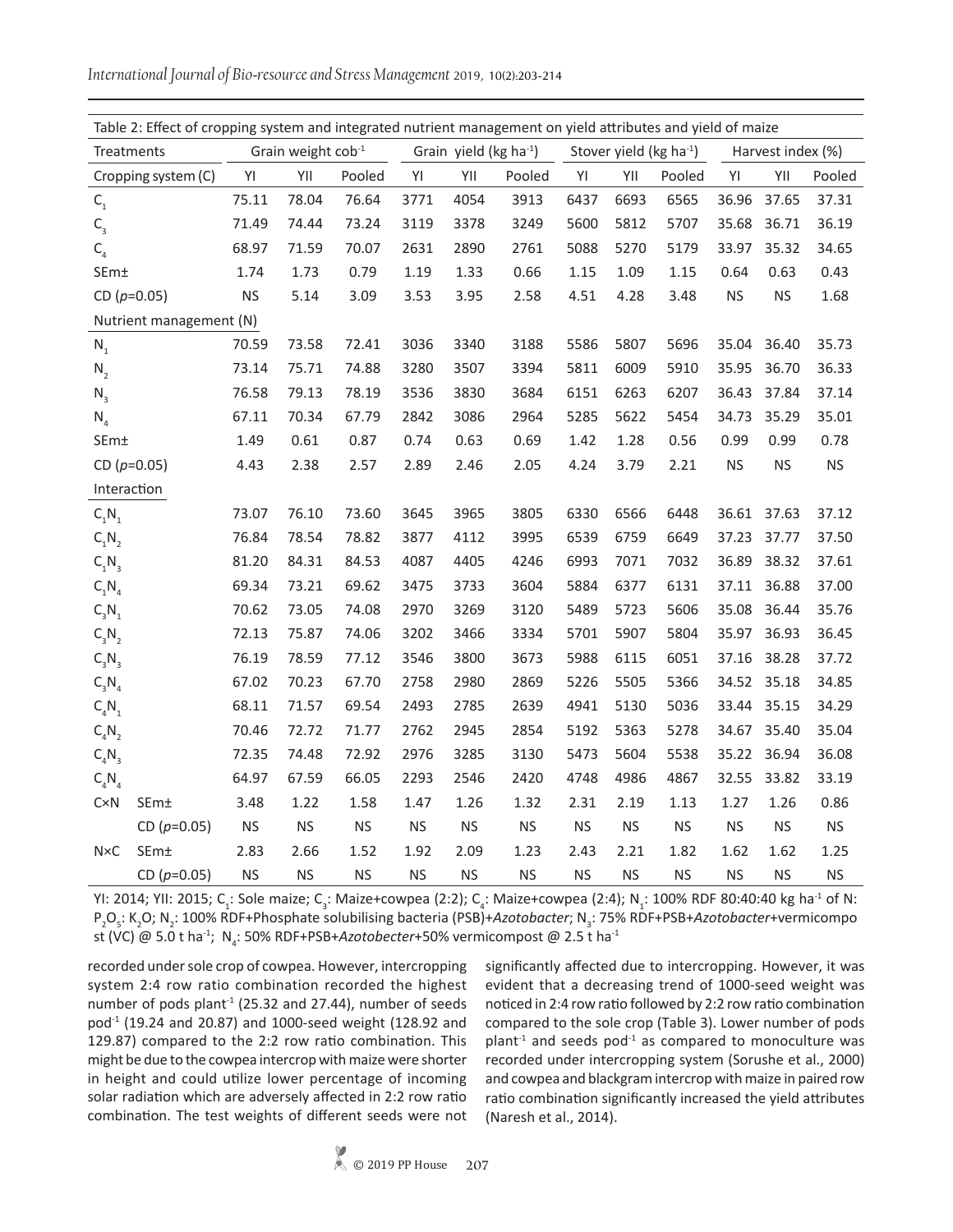Integrated nutrient management practices significantly influence the yield attributes such as pods plant $<sup>1</sup>$ , seeds pod $<sup>-</sup>$ </sup></sup> <sup>1</sup> and test weight (Table 3). Cowpea grown as sole crop of produced the maximum number of pods plant $1$  (28.72 and 31.25), seeds pod<sup>-1</sup> (22.49 and 24.48) and test weight (133.31 and 133.95) under treatment received 75% RDF+PSB+*Azotoba*  $c$ ter+vermicompost @ 5.0 t ha<sup>-1</sup> (N<sub>3</sub>). When cowpea intercrop with maize the highest yield attributes was recorded under the 2:4 row ratio combination followed by 2:2 row ratio combination.This might be due to the proper utilization of space, nutrient, moisture and light or shading effect by main crop. The application of 75% recommended dose of fertilizer

to maize and 50% to soybean significantly increased yields, over 50% RDF in maize and no fertilizer in soybeanas reported by Meena et al. (2006).

### *3.3. Effect of cropping system and nutrient management on grain yield, stover yield and harvest index of maize*

The greater grain and stover yield of maize produced in the sole crops compared to the intercropping system. The highest grain yield and stover yield were recorded under sole maize compared to the intercropping situation this was due to the more number of plant population per unit area. But when maize intercrop with cowpea the highest grain and stover yield were recorded under 2:2 row ratio combination followed by

|                         | Table 3: Effect of cropping system and nutrient management on yield attributes and yield of cowpea |           |                          |           |           |                          |           |           |                       |           |           |           |                                    |
|-------------------------|----------------------------------------------------------------------------------------------------|-----------|--------------------------|-----------|-----------|--------------------------|-----------|-----------|-----------------------|-----------|-----------|-----------|------------------------------------|
| Treatments              |                                                                                                    |           | Pods plant <sup>-1</sup> |           |           | Seeds pods <sup>-1</sup> |           |           | 1000- seed weight (g) |           |           |           | Seeds yield (kg ha <sup>-1</sup> ) |
|                         | Cropping system (C)                                                                                | YI        | YII                      | Pooled    | YI        | YII                      | Pooled    | YI        | YII                   | Pooled    | YI        | YII       | Pooled                             |
| $\mathsf{C}_\mathsf{2}$ |                                                                                                    | 27.87     | 30.76                    | 29.17     | 21.12     | 23.11                    | 22.11     | 130.72    | 133.15                | 131.94    | 938       | 943       | 3913                               |
| $\mathsf{C}_{_3}$       |                                                                                                    | 23.70     | 25.44                    | 24.57     | 18.25     | 19.52                    | 18.89     | 127.17    | 128.01                | 127.59    | 663       | 668       | 3249                               |
| $C_{4}$                 |                                                                                                    | 25.32     | 27.44                    | 26.39     | 19.24     | 20.87                    | 20.56     | 128.92    | 129.87                | 129.39    | 761       | 764       | 2761                               |
| SEm±                    |                                                                                                    | 1.24      | 1.03                     | 0.54      | 0.47      | 0.90                     | 0.93      | 0.95      | 1.31                  | 0.59      | 0.12      | 0.09      | 0.66                               |
| CD $(p=0.05)$           |                                                                                                    | 3.79      | 4.03                     | 2.09      | 1.85      | 3.71                     | 2.85      | 3.73      | 3.94                  | 2.31      | 0.45      | 0.29      | 2.58                               |
|                         | Nutrient management (N)                                                                            |           |                          |           |           |                          |           |           |                       |           |           |           |                                    |
| $N_1$                   |                                                                                                    | 24.83     | 26.82                    | 25.83     | 18.67     | 20.30                    | 19.48     | 127.69    | 129.31                | 128.50    | 778       | 778       | 3188                               |
| $N_{2}$                 |                                                                                                    | 26.83     | 29.50                    | 28.16     | 20.26     | 22.11                    | 21.19     | 129.98    | 131.28                | 130.63    | 802       | 809       | 3394                               |
| $N_3$                   |                                                                                                    | 28.72     | 31.25                    | 30.01     | 22.49     | 24.48                    | 23.49     | 133.31    | 133.95                | 133.63    | 833       | 837       | 3684                               |
| $N_4$                   |                                                                                                    | 22.13     | 23.59                    | 22.86     | 16.72     | 17.77                    | 17.25     | 124.77    | 126.82                | 125.79    | 737       | 742       | 2964                               |
| SEm±                    |                                                                                                    | 0.47      | 1.05                     | 0.70      | 1.99      | 1.23                     | 0.52      | 0.98      | 0.45                  | 0.75      | 0.08      | 0.07      | 0.69                               |
| CD $(p=0.05)$           |                                                                                                    | 1.85      | 3.13                     | 2.09      | <b>NS</b> | 3.66                     | 2.14      | 2.91      | 1.78                  | 2.24      | 0.24      | 0.24      | 2.05                               |
| Interaction             |                                                                                                    |           |                          |           |           |                          |           |           |                       |           |           |           |                                    |
| $C_2N_1$                |                                                                                                    | 26.85     | 29.77                    | 28.31     | 20.02     | 22.03                    | 21.02     | 129.99    | 132.62                | 131.31    | 936       | 938       | 3805                               |
| $C_2N_2$                |                                                                                                    | 28.96     | 31.73                    | 30.34     | 22.02     | 24.21                    | 23.12     | 131.12    | 133.69                | 132.41    | 950       | 960       | 3995                               |
| $C_2N_3$                |                                                                                                    | 30.91     | 33.51                    | 32.21     | 24.05     | 26.53                    | 25.29     | 135.87    | 136.65                | 136.26    | 966       | 969       | 4246                               |
| $C_2N_4$                |                                                                                                    | 24.75     | 26.90                    | 25.82     | 18.39     | 19.65                    | 19.02     | 125.90    | 129.62                | 127.76    | 901       | 905       | 3604                               |
| $C_3N_1$                |                                                                                                    | 22.81     | 23.97                    | 23.39     | 17.21     | 18.51                    | 17.86     | 125.87    | 126.62                | 126.25    | 657       | 660       | 3120                               |
| $C_3N_2$                |                                                                                                    | 24.86     | 27.40                    | 26.13     | 19.02     | 20.66                    | 19.84     | 128.91    | 129.40                | 129.16    | 673       | 677       | 3334                               |
| $C_3N_3$                |                                                                                                    | 26.80     | 29.20                    | 28.00     | 21.42     | 22.79                    | 22.11     | 131.24    | 132.06                | 131.65    | 707       | 713       | 3673                               |
| $C_3N_4$                |                                                                                                    | 20.33     | 21.20                    | 20.77     | 15.36     | 16.13                    | 15.74     | 122.66    | 123.97                | 123.31    | 616       | 621       | 2869                               |
| $C_4N_1$                |                                                                                                    | 24.84     | 26.72                    | 25.78     | 18.78     | 20.36                    | 19.57     | 127.22    | 128.69                | 127.96    | 741       | 736       | 2639                               |
| $C_4N_2$                |                                                                                                    | 26.68     | 29.34                    | 28.01     | 19.74     | 21.46                    | 20.60     | 129.92    | 130.75                | 130.33    | 784       | 789       | 2854                               |
| $C_4N_3$                |                                                                                                    | 28.47     | 31.03                    | 29.75     | 22.02     | 24.13                    | 23.07     | 132.80    | 133.15                | 132.98    | 825       | 829       | 3130                               |
| $C_4N_4$                |                                                                                                    | 21.31     | 22.66                    | 21.99     | 16.42     | 17.53                    | 16.98     | 125.75    | 126.87                | 126.31    | 695       | 703       | 2420                               |
| CxN                     | SEm±                                                                                               | 2.15      | 1.07                     | 1.07      | 2.15      | 2.13                     | 1.03      | 1.69      | 2.27                  | 1.12      | 0.23      | 0.13      | 1.32                               |
|                         | CD $(p=0.05)$                                                                                      | <b>NS</b> | $\mathsf{NS}\xspace$     | <b>NS</b> | <b>NS</b> | <b>NS</b>                | <b>NS</b> | <b>NS</b> | <b>NS</b>             | <b>NS</b> | <b>NS</b> | <b>NS</b> | <b>NS</b>                          |
| $N\times C$             | SEm±                                                                                               | 1.92      | 1.18                     | 1.18      | 1.72      | 2.06                     | 1.48      | 1.75      | 2.02                  | 1.26      | 0.17      | 0.15      | 1.23                               |
|                         | CD ( $p=0.05$ )                                                                                    | <b>NS</b> | <b>NS</b>                | <b>NS</b> | <b>NS</b> | <b>NS</b>                | <b>NS</b> | <b>NS</b> | <b>NS</b>             | NS        | <b>NS</b> | <b>NS</b> | <b>NS</b>                          |

Table 3: Continue...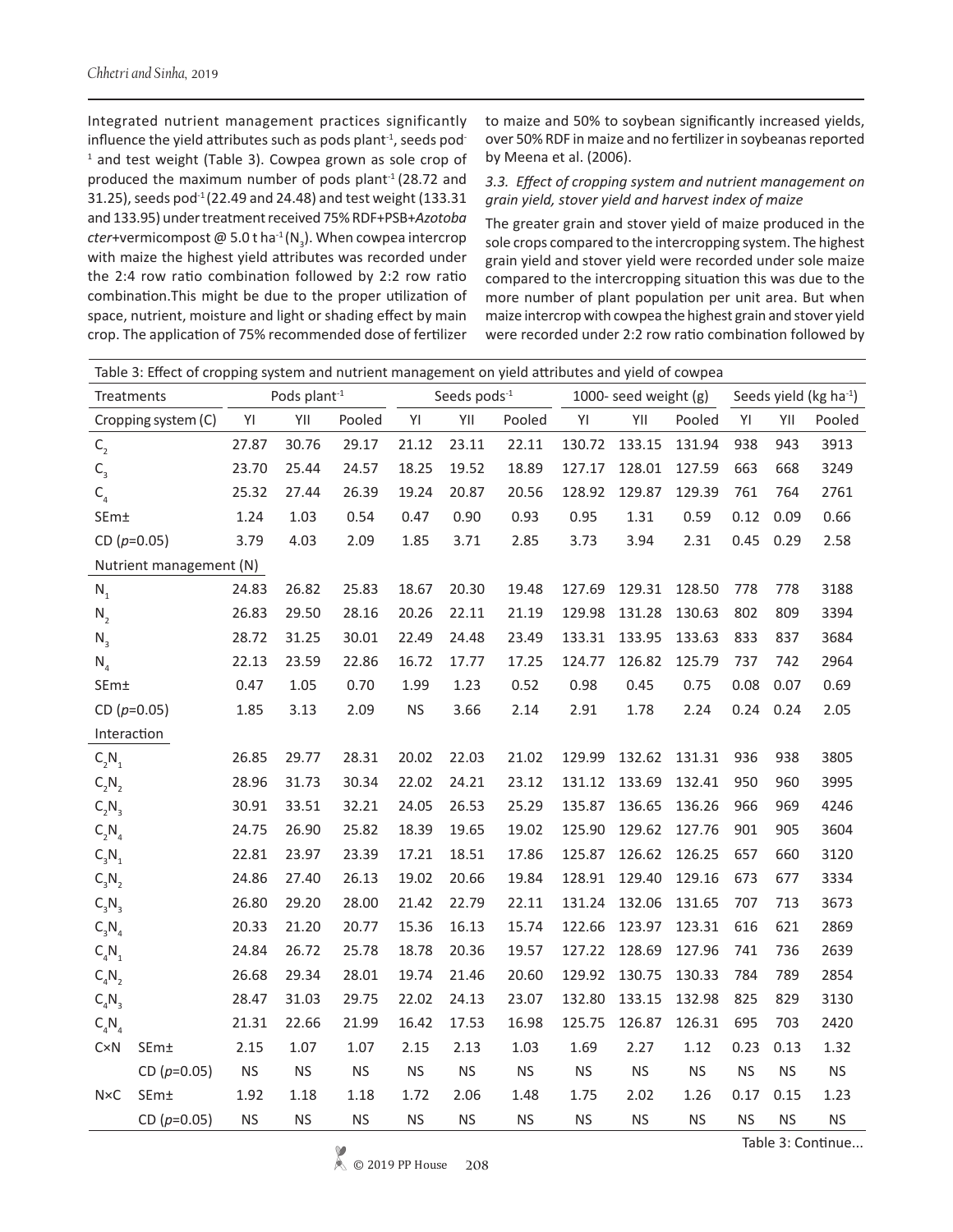Treatments  $S$  Stem yield  $(kg<sup>-1</sup>)$  Harvest index (%) Cropping system (C) YI YII Pooled YI YII Pooled  $C_2$  1421 1435 6565 40.09 39.97 37.31  $C_3$  1003 1010 5707 39.79 39.81 36.19  $C_4$  1202 1211 5179 38.91 38.91 34.65 SEm± 0.83 0.41 1.15 1.36 0.75 0.43 CD (*p*=0.05) NS 1.60 3.48 NS NS 1.68 Nutrient Management (N)  $N_1$  1157 1173 5696 40.19 39.95 35.73 N<sub>2</sub> 1238 1236 5910 39.46 39.67 36.33 N<sub>3</sub> 1349 1358 6207 38.50 38.54 37.14  $N_4$  1091 1108 5454 40.22 40.08 35.01 SEm± 0.19 0.47 0.56 0.40 0.87 0.78 CD (*p*=0.05) 0.58 1.40 2.21 1.21 NS NS Interaction  $C_2N_1$ N<sub>1</sub> 1336 1371 6448 41.40 40.81 37.12  $C_2N_2$ N<sub>2</sub> 1482 1460 6649 39.21 39.80 37.50  $C_2N_3$ N<sub>3</sub> 1633 1647 7032 37.29 37.29 37.61  $C_2N_A$  $N_4$  1234 1264 6131 42.45 41.96 37.00  $C_3N_1$  $N_1$  992 997 5606 39.82 39.82 39.82 35.76  $C_3N_3$ N<sub>2</sub> 1004 1015 5804 40.16 40.02 36.45  $C_3N_3$ N<sub>3</sub> 1041 1047 6051 40.47 40.63 37.72  $C_3N_4$  $N_4$  975 980 5366 38.70 38.76 34.85  $C_A N_1$ N<sub>1</sub> 1143 1152 5036 39.35 39.23 34.29  $C_aN_2$ N<sub>2</sub> 1228 1233 5278 39.03 39.18 35.04  $C_A N_3$ N<sub>3</sub> 1372 1381 5538 37.75 37.71 36.08  $C_{\alpha}N_{\alpha}$  $N_4$  1065 1080 4867 39.51 39.50 33.19 C×N SEm± 1.67 0.82 1.13 2.72 1.51 0.86 CD (*p*=0.05) NS NS NS NS NS NS NS N×C SEm± 0.88 0.81 1.82 1.49 1.52 1.25 CD (*p*=0.05) NS NS NS NS NS NS

*International Journal of Bio-resource and Stress Management* 2019, 10(2):203-214

YI=2014; YII= 2015, C<sub>2</sub>: Sole cowpea; C<sub>3</sub>: Maize+cowpea (2:2); C<sub>4</sub>: Maize+cowpea (2:4); N<sub>1</sub>: 100% RDF 80:40:40 kg ha<sup>-1</sup> of N: P<sub>2</sub>O<sub>5</sub>: K<sub>2</sub>O; N<sub>2</sub>: 100% RDF+Phosphate solubilising bacteria (PSB)+*Azotobacter*; N<sub>3</sub>: 75% RDF+PSB+*Azotobacter*+vermicompo st (VC) @ 5.0 t ha-1; N4:50% RDF+PSB+*Azotobecter*+50% vermicompost @ 2.5t ha-1

2:4 row ratio combination (Table 2). Grain yield and stover yield of maize was significantly higher in case of sole crop of maize compared to intercropping systems (maize with soybean and groundnut intercrops) (Mandal et al., 2014) and maize-soybean intercropping system (Himmatrao et al., 2014). The yield advantage of maize in intercropping systems with legumes probably occurred from the difference in the timing ofutilization of resources by crop from soil layers, especially during peak vegetative and reproductive stages of growth, thus resulting in both temporal and spatial complementarities.

Also, the increase in grain yield of maize might be resulted from maize-legume association due to symbiotic nitrogen fixation by legumes and current transfer of nitrogen to the associated maize plants (Table 2). Intercropping of maize with cowpea had significant effects on grain yield, stover yield and improved soil fertility as reported by Dahmardeh et al., (2010). Maize-legumes intercropping system, the combined intercrop grain yields (maize + cowpea or groundnut) were smaller than that of sole maize (Kermah et al., 2017).

Integrated nutrient management practices on grain and stover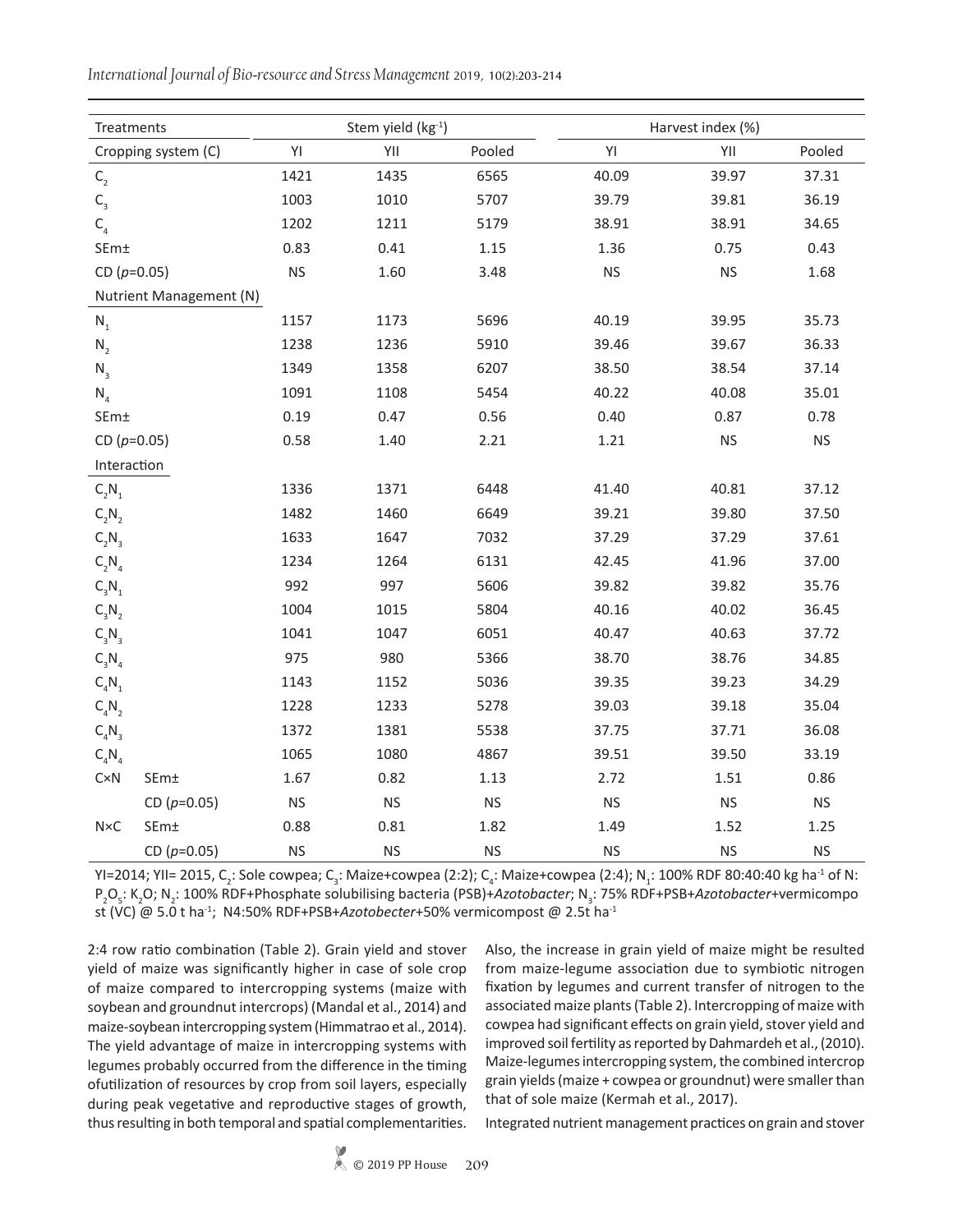yield of maize significantly increased in treatment receiving 75% RDF+PSB+*Azotobacter*+vermicompost @ 5.0 t ha<sup>-1</sup> (N<sub>3</sub>) compared to the other treatments when maize grown as sole crop but when maize grown as intercrop highest grain and stover yield were recorded under 2:2 row ratio combination followed by 2:4 row ratio combination (Table 2). This was due to enhanced yield attributes of maize, available nutrients and improves soil fertility. But Ojiem et al. (2014) in Western Kenya who observed a consistent decrease in maize and legume grain yields in response to decreases in soil fertility. The application of 100% recommended dose of fertilizers to intercrop increased significantly maize and lentil yield (Misra et al., 2001) and applied 100% RDF in conjunction with vermicompost and biofertiliser produced greater grain yield (Satyajeet et al., 2007)

Harvest index in intercropping systems, highest was recorded under sole crop of maize but when maize intercropped with cowpea, higher harvest index of maize was recorded under 2:2 row ratio combination followed by 2:4 row ratio combination (Table 2). This might be due to sole crop of maize more harvest index reflects the partitioning of photosynthetic between the grain and the vegetative plant, and improvement in the harvest index emphasizes the importance of carbon allocation for grain production. Among the integrated nutrient management practices, highest harvest index of maize was recorded in 75% RDF+PSB+*Azotobacter*+vermicompost @ 5.0 t ha<sup>-1</sup> (N<sub>3</sub>). The lowest harvest index of maize was recorded under 50% RDF+PSB+*Azotobacter*+50% vermicompost 2.5 t ha<sup>-1</sup>(N<sub>4</sub>) (Table 2). This might due to the increased growth of crop which resulted in more absorption and translocation of these nutrients to the grain and stover.

### *3.4. Yield of associated intercrops*

Cowpea yield was reduced due to intercrop with maize. However, sole crop of cowpea recorded the highest seed yield (938 and 943 kg ha<sup>-1</sup>), stem yield (1421 and 1435 kg ha<sup>-1</sup>) and harvest index (40.09 and 39.97%). When cowpea intercrop with maize the 2:4 row ratio combinations slightly higher seed yield (761 and 764 kg ha $^{-1}$ ), stem yield (1202 and 1211 kg ha $^{-1}$ ) and harvest index (38.91 and 38.91%) than 2:2 row ratio combination (Table 3). This might be due to the 2:4 row ratio combination receipt of higher amount of solar radiation. The main reason for reduction of yield might be due to the tall growing maize plants shaded the leguminous crops and probably due to the receipt of lower amount of incoming solar radiation which affected the rate of photosynthesis and thereby translocation of photosynthesis from source to sink. Decrease in yield of cowpea also occurred due to intercropping with maize as reported by Patra et al. (2000).

The integrated nutrient management practices, the highest seed yield (833 and 837 kg ha<sup>-1</sup>) and stem yield (1349 and 1358 kg ha<sup>-1</sup>) was recorded under treatment which received 75% RDF+PSB+*Azotobacter*+vermicompost (VC) @ 5.0 t ha<sup>-1</sup> (N<sub>3</sub>) but highest harvest index (40.22 and 40.08%) was recorded

under 50% RDF+PSB+*Azotobacter*+50% vermicompost @ 2.5 t ha<sup>-1</sup> ( $N_4$ ) when cowpea grown as sole crop but when cowpea intercrop with maize highest seed and stem yield were recorded under 2:4 row ratio combination followed by 2:2 row ratio combination (Table 3). This might be owing to the availability, utilization and absorption of applied nutrient was attributable to higher seed and stems production with better utilization of nutrient and improves root growth which enhanced the yield of seed and stem. This result also conformity with the findings of Anitha et al., 2001a; Kolawole et al., 2000; Sangakara et al., 2001.

### *3.5. Effect of cropping system and nutrient management on competition indices*

Aggressivity values were positive (+ve) in maize which obviously indicated that maize was the dominant crop, whereas the associated intercrops appeared to be the dominated ones having negative (-ve) values (Table 4). From the two different row ratio combination, the higher values of aggressivity was recorded under 2:4 row ratio combination (Table 4). However, Alexander and Genter (1962) was reported from other instances that increase in dry matter occurred when corn was released from self competition and bordered by the competitive crop. Maize intercropped with cowpea and rice bean both (in row proportion 2:1) was found to be a compatible intercropping system with lower values of aggressivity (Sharma and Singh, 2008) and maize-based intercropping systems were more remunerative compared to the sole maize (Sawargaonkar et al., 2008).

Competitive ratio (CR) for maize was always higher compared with the associated intercrops and higher competitive ratio of maize was observed at 2: 2 proportion of intercropping than 2: 4 proportions (Table 4). This might be owing to maize appeared to be more competitive and the subsidiary intercrops were found to be less competitive with respect to utilization of available resources. This indicated that maize was more competitive than cowpea in all mix-proportions. Competitive ratio was higher in maize and the CR value increased with an increased A value of maize (Takim, 2012). However, increased in competitive ability of maize did not necessarily mean a decrease in competitive ability of legumes. Maize was found to be most competitive one when grown with cowpea at lower level of fertility. In 2: 2 row ratio combinations were superior to grain yield and parameters related to competitive ability than 2:4 row ratio combinations (Table 4). Similar results also corroborated with findings of Padhi and Pangrahi, 2006.

The values of relative crowding co-efficient of maize were found to be greater than unity indicating that species produced more yield than expected. However, the actual yield of cowpea was less than expected in two different row ratios (2:2 and 2:4). It was due to the less plant population and shading effect compared to the monocrop and different level of fertilizers. All the intercropping systems were found to be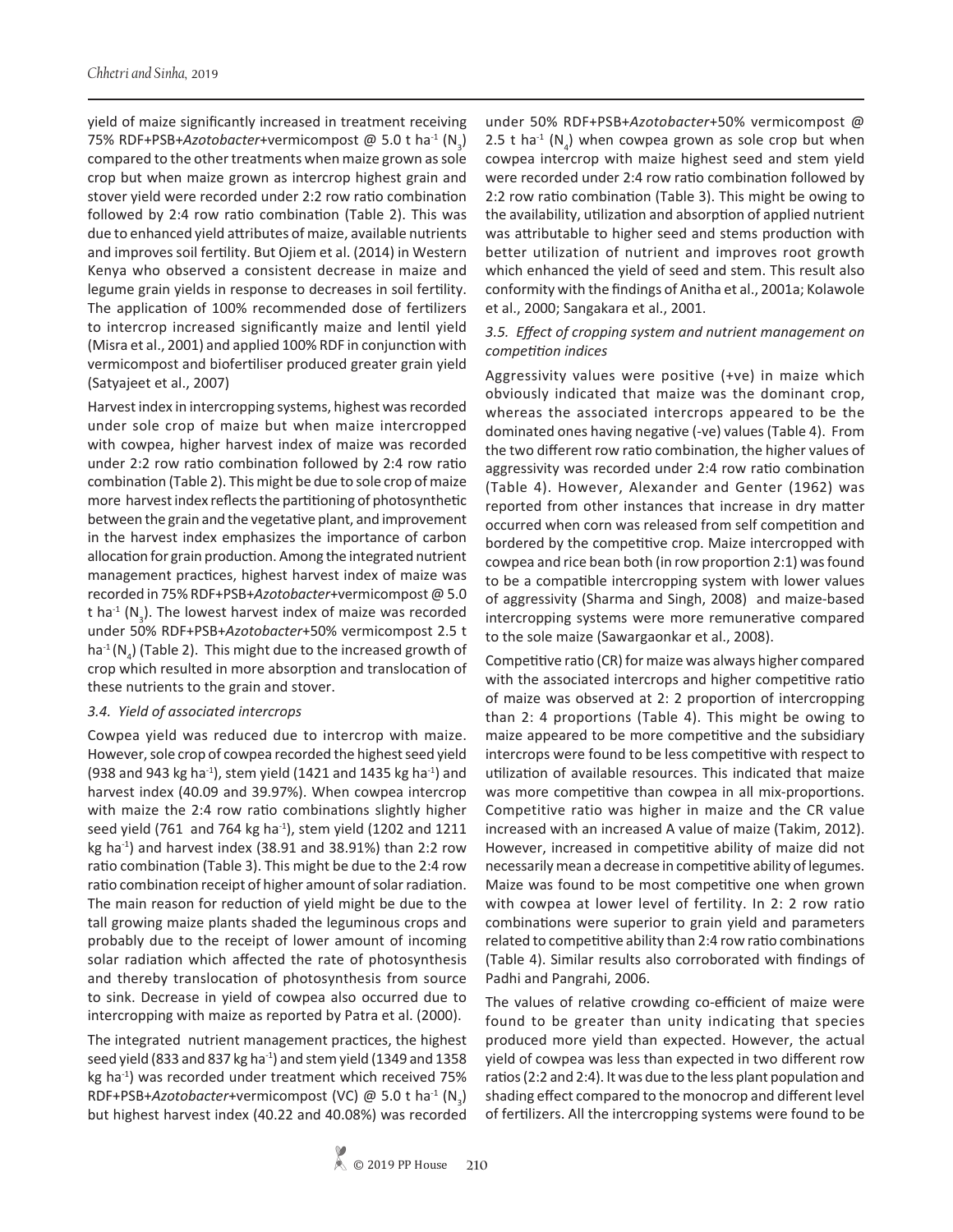| Treat-               |       |       | Aggressivity |          |       |       | Competition ratio |       | Relative crowding coefficient | <b>LER</b> |      |      |      |           |
|----------------------|-------|-------|--------------|----------|-------|-------|-------------------|-------|-------------------------------|------------|------|------|------|-----------|
| ments                | Aab   |       |              | Aba      |       | CRa   |                   | CRb   |                               | Kab        | Kba  |      |      |           |
|                      | YI    | YII   | YI           | YII      | YI    | YII   | YI                | YII   | YI                            | YII        | YI   | YII  | YI   | YII       |
| Maize+cowpea (2:2)   |       |       |              |          |       |       |                   |       |                               |            |      |      |      |           |
| $C_3N_1$             | 0.226 | 0.242 | $-0.226$     | $-0.242$ | 1.161 | 1.172 | 0.862             | 0.853 | 4.40                          | 4.70       | 2.36 | 2.37 |      | 1.52 1.53 |
| $C_{3}N_{2}$         | 0.234 | 0.263 | $-0.234$     | $-0.263$ | 1.165 | 1.185 | 0.858             | 0.844 | 4.75                          | 5.36       | 2.44 | 2.46 |      | 1.53 1.55 |
| $C_3N_3$             | 0.270 | 0.256 | $-0.270$     | $-0.256$ | 1.184 | 1.174 | 0.845             | 0.852 | 6.56                          | 6.29       | 2.74 | 2.77 | 1.60 | 1.59      |
| $C_{3}N_{4}$         | 0.220 | 0.223 | $-0.220$     | $-0.223$ | 1.161 | 1.162 | 0.861             | 0.861 | 3.85                          | 3.96       | 2.16 | 2.20 | 1.48 | 1.48      |
| Maize+cowpea (2:4)   |       |       |              |          |       |       |                   |       |                               |            |      |      |      |           |
| $C_A N$              | 1.799 | 1.738 | $-1.799$     | $-1.738$ | 0.432 | 0.447 | 0.579             | 0.559 | 1.08                          | 1.18       | 1.90 | 1.83 | 1.48 | 1.49      |
| $C_aN_a$             | 1.875 | 1.879 | $-1.875$     | $-1.879$ | 0.432 | 0.433 | 0.579             | 0.578 | 1.24                          | 1.26       | 2.36 | 2.40 |      | 1.54 1.54 |
| $C_{\rm A}N_{\rm A}$ | 1.963 | 1.928 | -1.963       | $-1.928$ | 0.426 | 0.436 | 0.587             | 0.573 | 1.34                          | 1.47       | 2.94 | 2.95 | 1.58 | 1.61      |
| $C_4N_4$             | 1.768 | 1.745 | $-1.768$     | -1.745   | 0.427 | 0.439 | 0.585             | 0.570 | 0.97                          | 1.07       | 1.69 | 1.74 | 1.43 | 1.46      |

Table 4: Effect of cropping system and nutrient management on aggressivity, competition ratio and relative crowding coefficient

YI: 2014; YII: 2015, C<sub>2</sub>: Sole cowpea; C<sub>3</sub>: Maize+cowpea (2:2); C<sub>4</sub>: Maize+cowpea (2:4); N<sub>1</sub>: 100% RDF 80:40:40 kg ha<sup>-1</sup> of N: P<sub>2</sub>O<sub>5</sub>: K<sub>2</sub>O; N<sub>2</sub>: 100% RDF+Phosphate solubilising bacteria (PSB)+*Azotobacter*; N<sub>3</sub>: 75% RDF+PSB+*Azotobacter*+vermicompo st (VC) @ 5.0 t ha-1; N4:50% RDF+PSB+*Azotobecter*+50% vermicompost @ 2.5 t ha-1

advantageous as the product values (k) were always greater than unity in 2:2 row ratio combination than 2:4 row ratio combination (Table 4). This result is also conformity with the findings of Dhima et al. (2007) in cereal-vetch intercropping.

The LER values in different intercropping systems were always greater than unity indicating yield advantages from intercropping systems than sole cropping (Table 4). The higher LER values was observed under 2:2 row ratio combination (C3N3) in first year but in second year the highest LER values were recorded under C4N3 i.e. 2:4 row ratio combination indicating a considerable increase in resource use efficiency at a higher dose of fertilizers (Table 4). This was due to the better utilization of special and temporal utilization of land and natural resources in intercropping with additional advantage of cowpea and higher market price of cowpea, compared to sole cropping of maize and cowpea. Our results agree with the findings of other authors such as Kermaha, 2017; Himmatrao et al., 2014; Sharma et al., 2006; Sharma and Behera, 2009 and Meena et al., 2006.

Competition index were recorded highest under 2:4 row ratio combination compared to 2:2 row ratio combination. This might be due to more number of maize plants per unit area and lesser competition for space and nutrients under 2:2 row ratio combination compared to 2:4 row ratio combination which increased the yield of maize under this system (Table 5).

Values of Area Time Equivalent Ratio (ATER) were also greater than unity in all the cases of intercropping systems. In 2:2 maize-cowpea row ratio combination of sowing recorded highest ATER values which appeared to be advantageous and indicated higher productivity comparison to monoculture (Table 5). This was due to the greater resource use and resource complementarily when the species were grown together. Kheroar and Patra (2014) reported that maize + blackgram (2:2) intercropping recorded the highest ATER value which was achieved due to development of special complementarily.

Land equivalent co-efficient values were always recorded to be greater than 0.25 which indicated yield advantages in maize – legume intercropping situations in both the proportions of intercropping (2:2 and 2:4). The highest land equivalent co-efficient was recorded under 2:2 row ratio combination followed by 2:4 row ratio combination due to better spatial complementarily (Table 5). However, Mohan et al. (2005) the land equivalent co-efficient were higher in maize+legume in 1:2 proportion than in 1:1 proportion which was in close proximity with the present investigation.

Maize equivalent yield was recorded to be higher in all of the cases of intercropping with respect to pure stand yield of maize. In maize-legume intercropping, maize yield and extra yield of legumes helped in increasing maize equivalent yield. Maximum maize-equivalent yield was recorded under 2:2 row ratio combination followed by 2:4 row ratio combination (Table 5). It might be due to better utilization of resources and balanced competition between components crops. Maize equivalent yield was significantly higher in intercrops than the sole maize crop was also reported by Choudhary et al. (2014). Various yield attributes of maize were superior under sole cropping, followed by maize + cowpea intercropping system. Intercropping gave bonus yield, (Pathak and Singh, 2008) which increased maize equivalent yield over their respective monoculture (Choudhary et al., 2014).

Intercropping system showed higher monetary advantage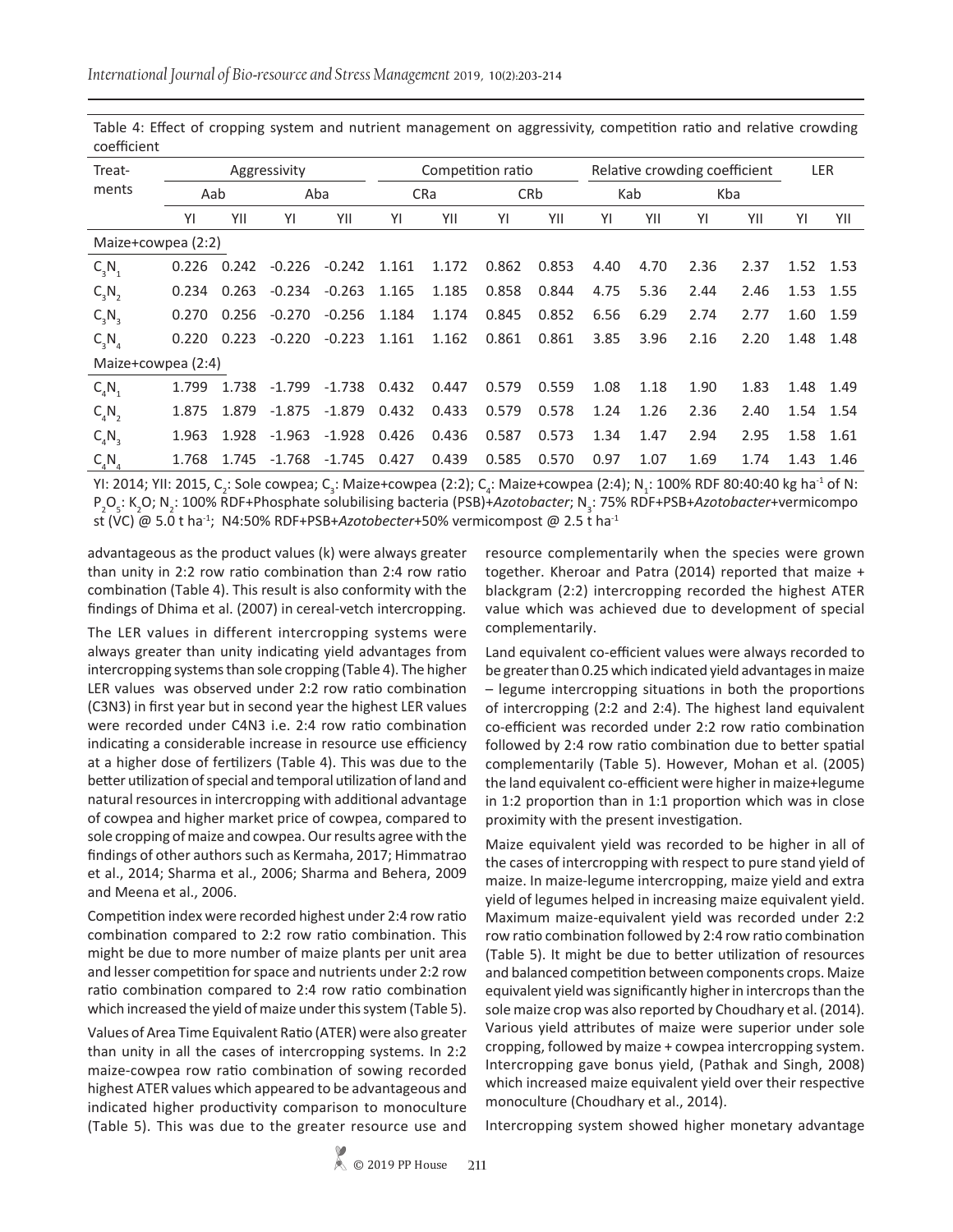Table 5: Effect of cropping system and nutrient management on land equivalent ratio, monetary advantage and area time equivalent ratio

| Treat-<br>ments      | <b>LEC</b> |       | <b>ATER</b><br>Competition<br>index |      |       | Maize equivalent<br>Monetary<br>advantage (Rs)<br>vield |      |      | Combined<br>yield ( $kg$ ha <sup>-1</sup> ) |         |      |      |
|----------------------|------------|-------|-------------------------------------|------|-------|---------------------------------------------------------|------|------|---------------------------------------------|---------|------|------|
|                      | ΥI         | YII   | YI                                  | YII  | ΥI    | YII                                                     | ΥI   | YII  | ΥI                                          | YII     | YI   | YII  |
| Maize+cowpea (2:2)   |            |       |                                     |      |       |                                                         |      |      |                                             |         |      |      |
| $C_3N_1$             | 0.572      | 0.580 | 1.60                                | 1.62 | 1.740 | 1.491                                                   | 1235 | 1357 | 5764.77                                     | 5956.46 | 3627 | 3929 |
| $C_3N_2$             | 0.586      | 0.600 | 1.63                                | 1.65 | 1.501 | 1.247                                                   | 1349 | 1477 | 6068.27                                     | 6226.08 | 3875 | 4143 |
| $C_3N_3$             | 0.636      | 0.634 | 1.69                                | 1.69 | 0.963 | 0.929                                                   | 1589 | 1687 | 6556.99                                     | 6702.80 | 4253 | 4513 |
| $C_3N_A$             | 0.542      | 0.548 | 1.58                                | 1.58 | 2.133 | 1.916                                                   | 1089 | 1176 | 5377.69                                     | 5511.43 | 3373 | 3601 |
| Maize+cowpea (2:4)   |            |       |                                     |      |       |                                                         |      |      |                                             |         |      |      |
| $C_A N_1$            | 0.541      | 0.552 | 1.54                                | 1.57 | 2.473 | 2.098                                                   | 1041 | 1154 | 5644.73                                     | 5785.53 | 3234 | 3521 |
| $C_4N_2$             | 0.588      | 0.593 | 1.61                                | 1.61 | 1.730 | 1.509                                                   | 1238 | 1315 | 6096.58                                     | 6156.55 | 3546 | 3733 |
| $C_{\rm A}N_{\rm A}$ | 0.622      | 0.638 | 1.65                                | 1.67 | 1.282 | 1.081                                                   | 1368 | 1543 | 6488.06                                     | 6662.61 | 3801 | 4114 |
| $C_aN_a$             | 0.510      | 0.530 | 1.49                                | 1.54 | 3.044 | 2.505                                                   | 901  | 1022 | 5252.30                                     | 5409.72 | 2988 | 3249 |

YI: 2014; YII: 2015, C<sub>2</sub>: Sole cowpea; C<sub>3</sub>: Maize+cowpea (2:2); C<sub>4</sub>: Maize+cowpea (2:4); N<sub>1</sub>: 100% RDF 80:40:40 kg ha<sup>-1</sup> of N: P<sub>2</sub>O<sub>5</sub>: K<sub>2</sub>O; N<sub>2</sub>: 100% RDF+Phosphate solubilising bacteria (PSB)+*Azotobacter*; N<sub>3</sub>: 75% RDF+PSB+*Azotobacter*+vermicompo st (VC) @ 5.0 t ha-1; N4:50% RDF+PSB+*Azotobecter*+50% vermicompost @ 2.5 t ha-1

as compared to sole crop. In 2:2 proportion of intercropping fetched higher monetary advantage as compared to 2: 4 row ratio combinations of maize+cowpea intercropping system. 2:4 proportion of sowing indicated less interspecific competition than 2:2 row ratio combinations (Table 5). Intercropping systems in 2:2 and 2:4 row ratios showed higher monetary advantage as compared to sole crops. This result also corroborated with the findings of Kumar et al. (2005); Singh and Singh (2001)

Combined yield was always higher in maize-legume association as compared to sole maize which might be attributed due to the inclusion of yield of maize with some yield of legumes (Table 5). In maize- legume association maize was benefitted by nitrogen fixation of intercropped legumes. Total yield increase in maize-legume intercropping was also reported by Ghanbari et al., 2010 and Dahmardeh, 2010.

# **4. Conclusion**

Maize grown as sole crop along with 75% RDF+PSB+*Azotobact er*+vermicompost @ 5.0 t ha-1 gaveoverall performance but to sustain soil fertility as well cowpea intercropping with maize could be better opinion. Two rows of maize and four rows of cowpea (2:4) in combination with 75% RDF+PSB+*Azotobacte r*+vermicompost  $\omega$  5.0 t ha<sup>-1</sup> would be the best combination for yield and competition indices. Intercropping of cowpea and maize can be suggested as a productive, remunerative and biologically sustainable intercropping system under pre kharif season in Tarai region of West Bengal.

### **5. References**

Adetiloye, P.O., Ezedinma, F.O.C., 1983. A land equivalent co-

efficient (LEC) concept for the evaluation of competitive and productive interactions in simple to complex crop mixture. Ecological Modelling 19, 27–39.

- Alexander, M.W., Genter, C.F., 1962. Production of corn and soybeans in alternating pairs of rows. Agronomy Journal 54, 233–234.
- Anitha, S., Prema, A., Helen, S., Raji, P., 2001a. 11<sup>th</sup> Swadeshi Science Congress, 6<sup>th</sup> to 8<sup>th</sup> November 2001 KFRI, Peechi- 9.
- Anonymous, 2016a. Estimates of area and production of maize in India-2015–16. Ministry of Agriculture and farmer welfare, Government of India.
- Anonymous, 2016b. Estimates of area and production of maize in West Bengal-2015-16. Ministry of Agriculture and farmer welfare, Government of India.
- Choudhary, S.K., Singh, R.N., Singh, U.P.K., Choudhary, P.R., Pal, V., 2014. Effect of vegetables intercrops and planting pattern of maize on growth, yield and economics of winter maize (*Zea mays* L.) in Eastern Uttar Pradesh. Environment and Ecology 32(1), 101–105.
- Choudhary, S.K., Singh R.N., Upadhyay, P.K., Singh, R.K., Yadav, R.I., Choudhary, H.R., 2014. Growth and available nutrient in winter maize (*Zea mays* L.) with vegetable intercrops in eastern Uttar Pradesh. The Bioscan 9(1), 151–154.
- CIAT (Centro International De Agricultura Tropical), 1986. Principles of intercropping with beans. In: Davis, J., Smithson, J.B. (Eds.) - CIAT, Cali, Colombia-5.
- Dadarwal, R.S., Jain, N.K., Singh, D., 2009. Integrated nutrient management in baby corn (*Zea mays*)*.* Indian Journal of Agricultural sciences 79(12), 1023−1025.

Dahmardeh, M., Ghanbari, A., Syahsar, B.A., Ramrodi, M.,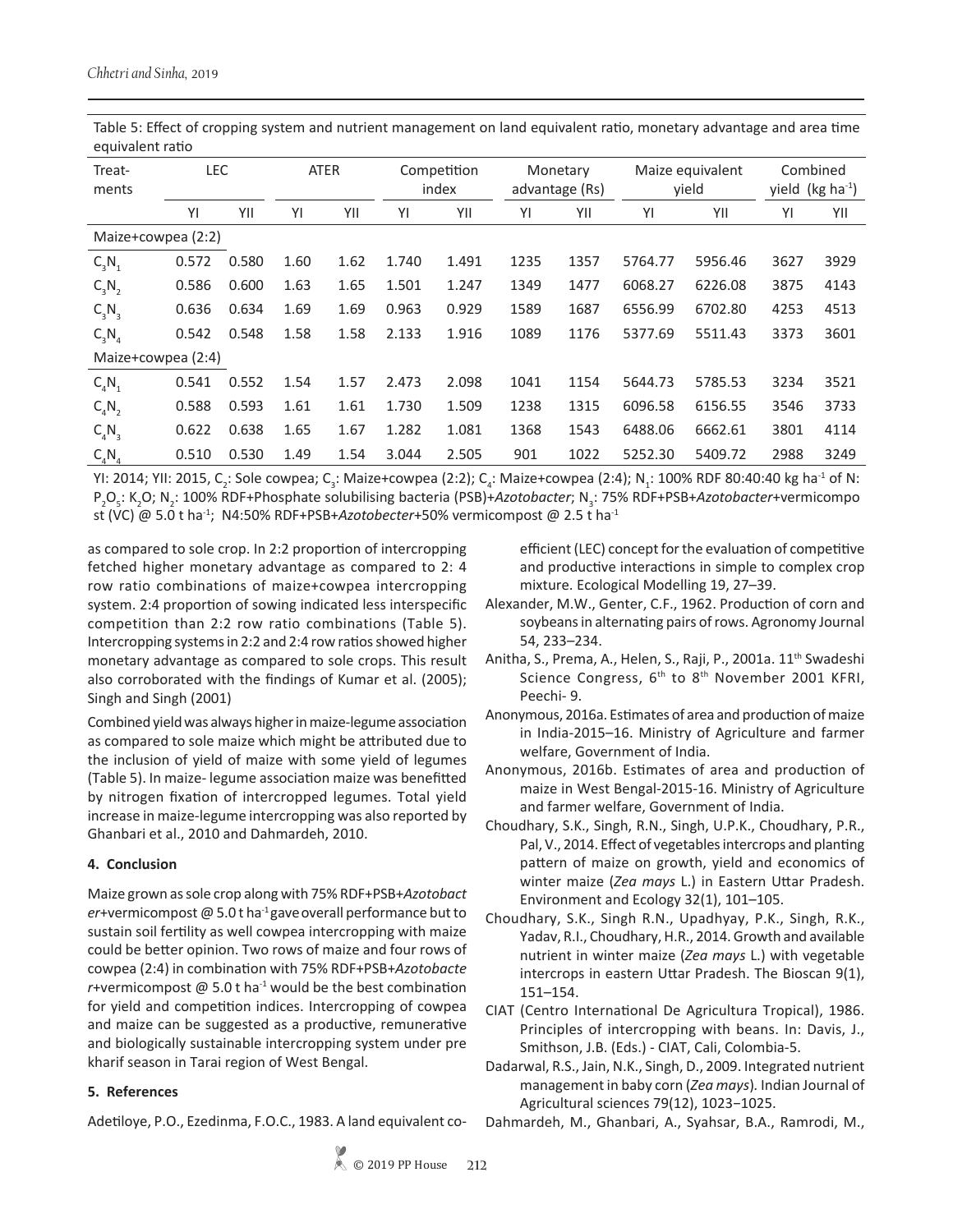2010. The role of intercropping maize (*Zea mays* L.) and Cowpea (*Vigna unguiculata* L.) on yield and soil chemical properties. African Journal of Agricultural Research 5(8), 631–636.

- De Wit, C.T., 1960. On competition. *Verslaglandbou Cokundige Onderzock* 66(8), 1–82.
- Dhima, K.V., Lithourgidis, A.A., Vasilakoglou, I.B., Dordas, C.A., 2007. Competition indices of common vetch and cereal intercrops in two seeding ratio. Field Crop Research 100, 249–256.
- Donald, C.M., 1963. Competition among crop and pasture plants. Advances in Agronomy 15, 1–18.
- Ghanbari, A., Dahmardeh, M., Siahsar B. A., Mahmoud, R., 2010. Effect of maize (*Zea mays* L.) - cowpea (*Vigna unguiculata* L.) intercropping on light distribution, soil temperature and soil moisture in arid environment. Journal of Food, Agriculture & Environment 8(1), 102–108.
- Gomez, K.A., Gomez, A.A., 1984. Statistical procedures for agricultural research*.* An International Rice Research Institute Book (2nd Edn). Wiley-Inter-Science Publication, JohnWiley & Sons, New York.
- Hall, R. L., 1974. Analysis of the nature of interference between plants of different species I. concept and extension of the De wit analysis of examine effects. Australian Journal of Agriculture Research 25, 749–56.
- Hiebsch, C.K., 1980. Principles of intercropping effects on nitrogen fertilization, plant population and crop duration on equivalency ratios in intercrop versus monoculture comparisons. Ph.D. dissertation. North Carolina State University, Raleigh, North Carolina, U.S.A.
- Himmatrao, M.S., Raghavaiah, R., Kadasiddappa, M., Soumya, B., 2014. Influence of row ratio and Zinc nutrition on yield, nutrient uptake and soil fertility status of maize (*Zea mays*) - soybean (*Glycine max*) intercropping systems under rainfed conditions. Environment and Ecology 32(1), 169–173.
- Jackson, M.L., 1967. Soil chemical analysis. Prentice Hall of India Pvt. Ltd; New Delhi -183–408.
- Jeet, S., Singh, J.P., Kumar, R., 2017. Production potential and nutrient uptake of QPM hybrids as influenced by nitrogen and sulphur fertilization. Journal of Agriculture Search 4, 27–30.
- Kermaha, M., Angelinus, F.C., Samuel, A.N., Ahiabord, B., Robert, D.K., Abaidooc, C., Gillera Ken, E., 2017. Maizegrain legume intercropping for enhanced resource use efficiency and crop productivity in the Guinea savanna of northern Ghana. Field Crops Research 213, 38–50.
- Kheroar, S., Patra, B.C., 2014. Productivity of maize-legume intercropping system under rainfed situation. African Journal of Agriculture Research 9(20), 1610–1617.
- Kolawole, G.O., Guanglong, T., Singh, B.B., Tian, G.I., 2000. Effect of nutrient management on cowpea. Journal of Plant Nutrition 23(6), 731–740.
- Kumar, R., Saini,J.P., Sharma, S.K., Seth, M., 2017. Influence of cereal-legume combination and sources of nutrients on

productivity and profitability under organic production system. Indian Journal of Agronomy 62(3), 275–279.

- Kumar, A., Guatam, R.C., Singh, R., Rana, K.S., 2005. Growth, yield and economics of maize (*Zea mays*)–wheat (*Triticum aestivum*) cropping sequence as influenced by integrated nutrient management. Indian Journal of Agriculture Science 75(11), 709–711.
- Li, L., Yang, S.C., Li, X.L., Zang, F.S., Christie, P., 1999. Interspecific complementary and competitive interaction between intercropped maize and faba bean. Plant Soil 212, 105–14.
- Lithourgidis, A.S., Dordas, C.A., Damalas, C.A., Vlachostergios, D.N., 2011. Annual intercrops: an alternative pathway for sustainable agriculture. Australian Journal of Crop Science 5, 396–410.
- Mahapatra, A. Barik, A.K., Mishra, G.C., 2018. Integrated nutrient management on baby corn (*Zea mays* L.). International Journal of Bio-resource and Stress Management 9(1), 044–048.
- Mandal, M.K., Banerjee, M., Banerjee, H., Alipatra, A., Malik, G.C. 2014. Productivity of maize (*Zea mays*) based intercropping system during *kharif* season under red and lateritic tract of West Bengal. The Bioscan 9(1), 31–35.
- Mc gilchrist, C.A., 1965. Analysis of competition experiment. Biometrics 21, 975–985.
- Meena, O.P., Gaur, B.L., Singh, P., 2006. Effect of row ratio and fertility levels on productivity, economics and nutrient uptake in maize (*Zea mays* L.) and soybean intercropping system. Indian Journal of Agronomy 51(3), 178–182.
- Misra, B.N., Singh, B., Rajput, A.L., 2001. Yield, quality and economics as influenced by winter maize (*Zea mays*) based intercropping system in eastern Uttar Pradesh. Indian Journal of Agronomy 46(3), 425–431.
- Mohan, H.M., Chittapur, B.M., Hiremath, S.M., Chimmad, V.P., 2005. Performance of maize under intercropping with grain legumes. Karnataka Journal of agricultural Sciences 18(2), 290–293.
- Naresh, R.L., Singh, S.P., Kumar, P., Singh, B., Singh, P.K., Chauhan, P., Rathore, R.S., 2014. Sustainability of maize (*Zea mays* L*.*)- wheat (*Tricticum aestivum*) system under legumes intercropping and effect of nitrogen level on light distribution, soil temperature and crop productivity. Indian Journal of Agriculture Science 84(6), 695–701.
- Ojiem, J.O., Franke, A.C., Vanlauwe, B., De Ridder, N., Giller, K.E., 2014. Benefits of legume–maize rotations: assessing the impact of diversity on the productivity of smallholders in Western Kenya*.* Field Crop Research 168, 75–85.
- Padhi, A.K., Panigrahi, R.K., 2006. Effect of intercrop and crop geometry on productivity, economics, energetic and soil fertility status of maize (*Zea mays*) based intercropping system. Indian Journal of Agronomy 51(3), 174–177.
- Pathak, K., Singh, N.P., 2008. Growth and yield of blackgram (*Phaseolus mungo*) varieties under intercropping system with maize (*Zea mays*) during rainy season in